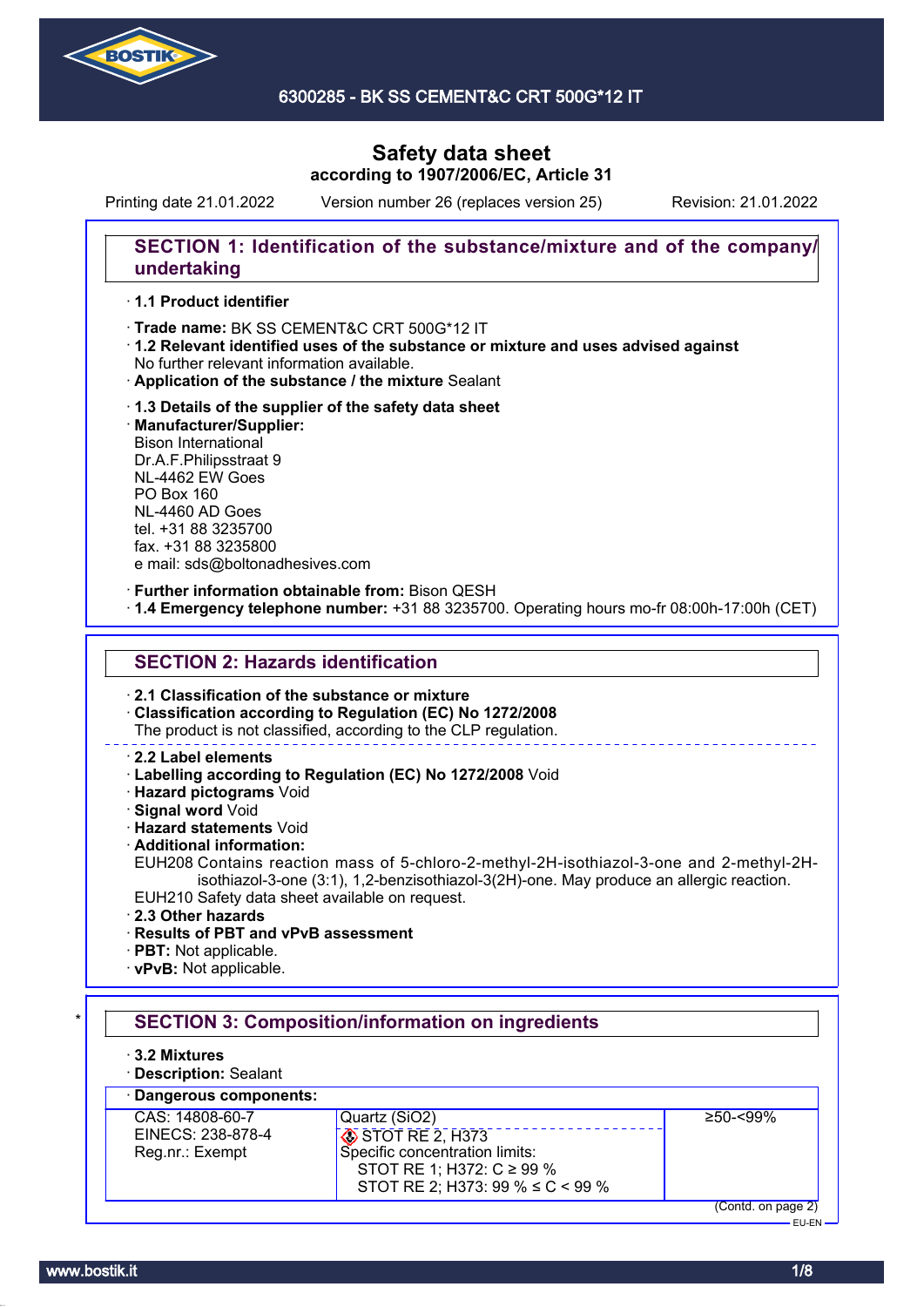

Printing date 21.01.2022 Version number 26 (replaces version 25) Revision: 21.01.2022

#### Trade name: BK SS CEMENT&C CRT 500G\*12 IT

| CAS: 2634-33-5<br><0.05%<br>1,2-benzisothiazol-3(2H)-one<br>EINECS: 220-120-9<br>Acute Tox. 2, H330; Deye Dam. 1, H318;<br>Aquatic Acute 1, H400; Aquatic Chronic 2,<br>Index number: 613-088-00-6<br>$H411$ ; $\langle \cdot \rangle$ Acute Tox. 4, H302; Skin Irrit. 2,<br>H315; Skin Sens. 1A, H317<br>Specific concentration limit:<br>Skin Sens. 1; H317: C ≥ 0.05 %<br>reaction mass of 5-chloro-2-methyl-2H- 20.00025-<0.0015%<br>CAS: 55965-84-9<br>isothiazol-3-one and 2-methyl-2H-isothiazol-3-<br>Index number: 613-167-00-5<br>Reg.nr.: 01-2120764691-48<br>one (3:1)<br>Acute Tox. 3, H301; Acute Tox. 2, H310;<br>Acute Tox. 2, H330; → Skin Corr. 1C, H314;<br>Eye Dam. 1, H318; Aquatic Acute 1, H400<br>(M=100); Aquatic Chronic 1, H410 (M=100);<br>Skin Sens. 1A, H317<br>Specific concentration limits:<br>Skin Corr. 1C; H314: C ≥ 0.6 %<br>Skin Irrit. 2; H315: 0.06 % $\leq C$ < 0.6 %<br>Eye Dam. 1; H318: $C \ge 0.6$ %<br>Eye Irrit. 2; H319: 0.06 % $\leq C$ < 0.6 %<br>Skin Sens. 1A; H317: C ≥ 0.0015 % | (Contd. of page 1) |  |  |
|---------------------------------------------------------------------------------------------------------------------------------------------------------------------------------------------------------------------------------------------------------------------------------------------------------------------------------------------------------------------------------------------------------------------------------------------------------------------------------------------------------------------------------------------------------------------------------------------------------------------------------------------------------------------------------------------------------------------------------------------------------------------------------------------------------------------------------------------------------------------------------------------------------------------------------------------------------------------------------------------------------------------------------------|--------------------|--|--|
|                                                                                                                                                                                                                                                                                                                                                                                                                                                                                                                                                                                                                                                                                                                                                                                                                                                                                                                                                                                                                                       |                    |  |  |
|                                                                                                                                                                                                                                                                                                                                                                                                                                                                                                                                                                                                                                                                                                                                                                                                                                                                                                                                                                                                                                       |                    |  |  |

#### · **Additional information:**

The hazard of CAS No. 14808-60-7 is only applicable for respirable dust. For the wording of the listed hazard phrases refer to section 16.

## **SECTION 4: First aid measures**

- · **4.1 Description of first aid measures**
- · **General information:** No special measures required.
- · **After inhalation:**
- Supply fresh air; consult doctor in case of complaints.
- No special measures required.
- · **After skin contact:** Generally the product does not irritate the skin.
- · **After eye contact:** Rinse opened eye for several minutes under running water.
- · **After swallowing:** If symptoms persist consult doctor.
- · **4.2 Most important symptoms and effects, both acute and delayed** No further relevant information available.
- · **4.3 Indication of any immediate medical attention and special treatment needed** No further relevant information available.

## **SECTION 5: Firefighting measures**

- · **5.1 Extinguishing media**
- · **Suitable extinguishing agents:** Use fire extinguishing methods suitable to surrounding conditions.
- · **5.2 Special hazards arising from the substance or mixture** No further relevant information available.

(Contd. on page 3) -<br>EU-EN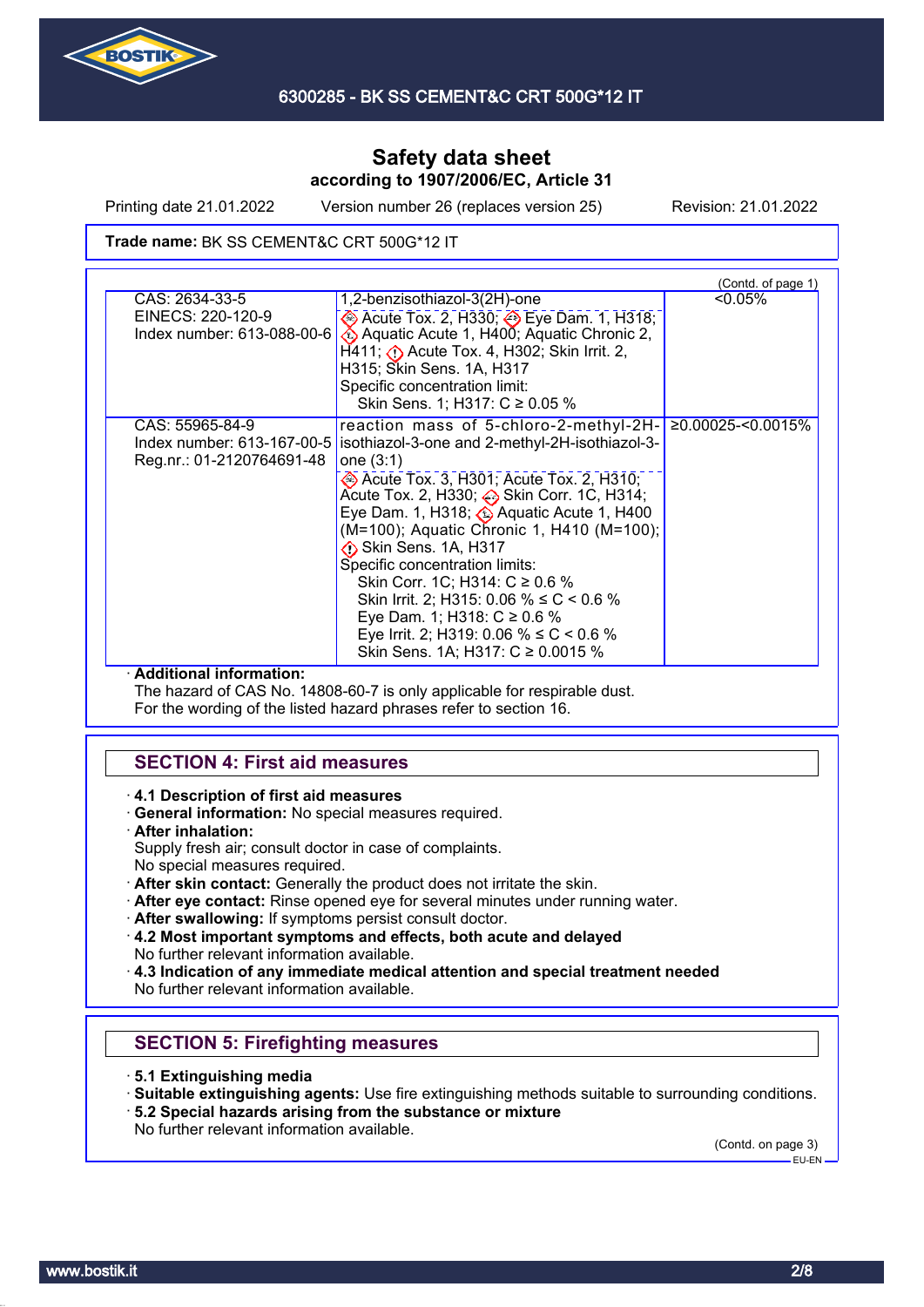

Printing date 21.01.2022 Version number 26 (replaces version 25) Revision: 21.01.2022

Trade name: BK SS CEMENT&C CRT 500G\*12 IT

#### · **5.3 Advice for firefighters**

· **Protective equipment:** No special measures required.

### **SECTION 6: Accidental release measures**

- · **6.1 Personal precautions, protective equipment and emergency procedures** Not required.
- · **6.2 Environmental precautions:** Do not allow to enter sewers/ surface or ground water.
- · **6.3 Methods and material for containment and cleaning up:** Send for recovery or disposal in suitable receptacles.
- Absorb with liquid-binding material (sand, diatomite, acid binders, universal binders, sawdust).

### · **6.4 Reference to other sections**

No dangerous substances are released.

See Section 7 for information on safe handling.

See Section 8 for information on personal protection equipment.

See Section 13 for disposal information.

### **SECTION 7: Handling and storage**

· **7.1 Precautions for safe handling** No special precautions are necessary if used correctly.

· **Information about fire - and explosion protection:** No special measures required.

· **7.2 Conditions for safe storage, including any incompatibilities**

· **Storage:**

· **Requirements to be met by storerooms and receptacles:** No special requirements.

- · **Information about storage in one common storage facility:** Not required.
- · **Further information about storage conditions:** None.
- · **Storage class:** 12
- · **7.3 Specific end use(s)** No further relevant information available.

### **SECTION 8: Exposure controls/personal protection**

- · **8.1 Control parameters**
- · **Ingredients with limit values that require monitoring at the workplace:**

The product does not contain any relevant quantities of materials with critical values that have to be monitored at the workplace.

· **Additional information:** The lists valid during the making were used as basis.

- · **8.2 Exposure controls**
- · **Appropriate engineering controls** No further data; see item 7.
- · **Individual protection measures, such as personal protective equipment**
- · **General protective and hygienic measures:**
- The usual precautionary measures are to be adhered to when handling chemicals. Wash hands before breaks and at the end of work.
- · **Respiratory protection:** Not required.
- · **Hand protection**

The glove material has to be impermeable and resistant to the product/ the substance/ the preparation.

Selection of the glove material on consideration of the penetration times, rates of diffusion and the degradation

> (Contd. on page 4) EU-EN

(Contd. of page 2)

www.bostik.it 3/8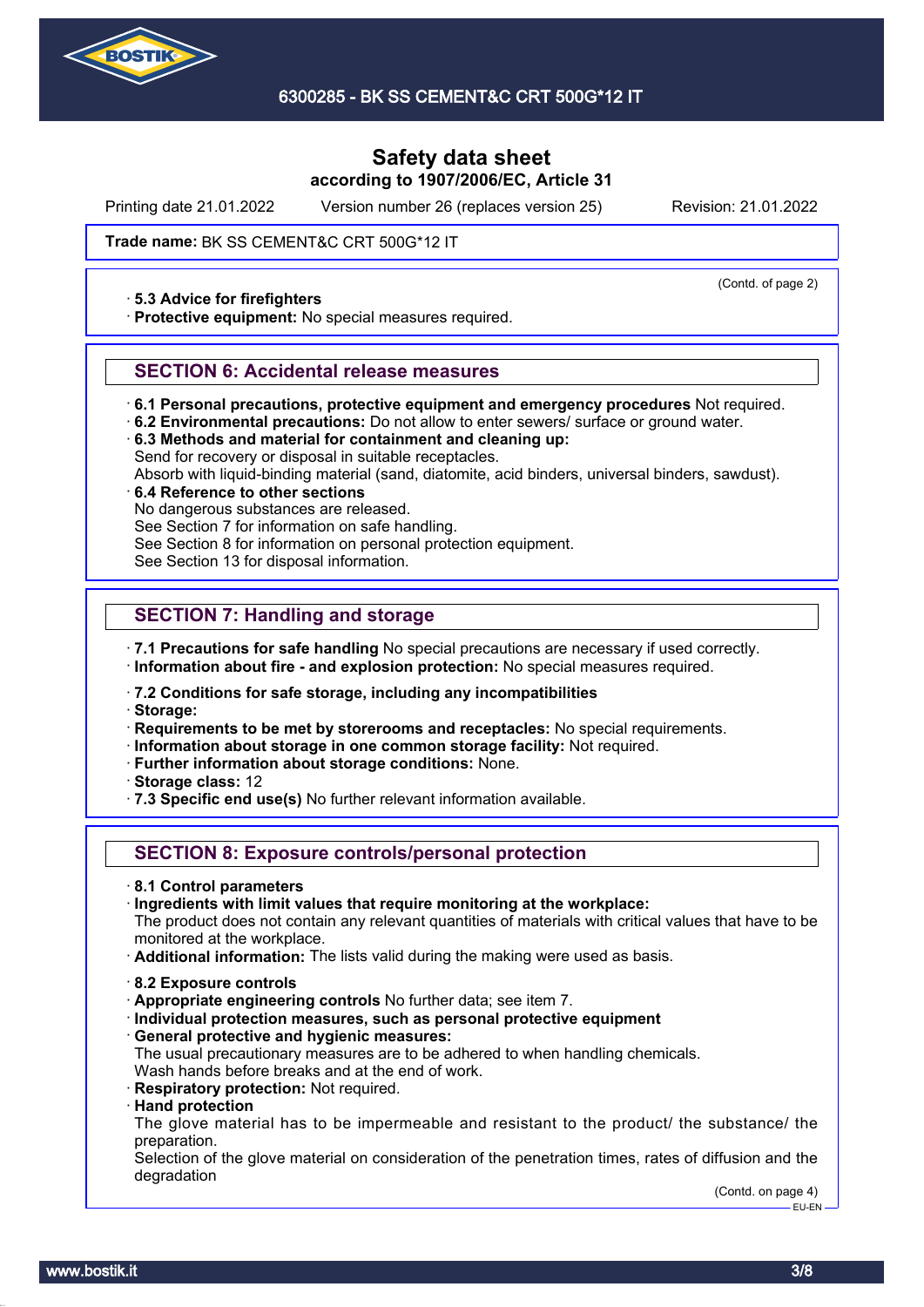

Printing date 21.01.2022 Version number 26 (replaces version 25) Revision: 21.01.2022

(Contd. of page 3)

### Trade name: BK SS CEMENT&C CRT 500G\*12 IT

· **Material of gloves**

Recommended thickness of the material: > 0,12 mm Nitrile rubber, NBR

· **Penetration time of glove material**

For the mixture of chemicals mentioned below the penetration time has to be at least 10 minutes (Permeation according to EN 374 Part 3: Level 1).

· **Eye/face protection** Goggles recommended during refilling

### **SECTION 9: Physical and chemical properties**

| 9.1 Information on basic physical and chemical properties |                                                                                                                                                                          |  |  |
|-----------------------------------------------------------|--------------------------------------------------------------------------------------------------------------------------------------------------------------------------|--|--|
| <b>General Information</b>                                |                                                                                                                                                                          |  |  |
| · Physical state                                          | Fluid                                                                                                                                                                    |  |  |
| · Colour:                                                 | According to product specification                                                                                                                                       |  |  |
| · Odour:                                                  | Characteristic                                                                                                                                                           |  |  |
| Odour threshold:                                          | Not determined.                                                                                                                                                          |  |  |
| · Melting point/freezing point:                           | Undetermined.                                                                                                                                                            |  |  |
| · Boiling point or initial boiling point and              |                                                                                                                                                                          |  |  |
| boiling range                                             | 100 °C                                                                                                                                                                   |  |  |
| · Flammability                                            | Not applicable.                                                                                                                                                          |  |  |
| <b>Lower and upper explosion limit</b>                    |                                                                                                                                                                          |  |  |
| · Lower:                                                  | Not determined.                                                                                                                                                          |  |  |
| · Upper:                                                  | Not determined.                                                                                                                                                          |  |  |
| · Flash point:                                            | Not applicable.                                                                                                                                                          |  |  |
| · Auto-ignition temperature:                              | Product is not selfigniting.                                                                                                                                             |  |  |
| · Decomposition temperature:                              | Not determined.                                                                                                                                                          |  |  |
| · pH at 20 °C                                             | 8.9                                                                                                                                                                      |  |  |
| · Viscosity:                                              |                                                                                                                                                                          |  |  |
| · Kinematic viscosity                                     | Not determined.                                                                                                                                                          |  |  |
| · Dynamic:                                                | Not determined.                                                                                                                                                          |  |  |
| · Solubility                                              |                                                                                                                                                                          |  |  |
| · water:                                                  | Not miscible or difficult to mix.                                                                                                                                        |  |  |
| · Partition coefficient n-octanol/water (log              |                                                                                                                                                                          |  |  |
| value)                                                    | Not determined.                                                                                                                                                          |  |  |
| Vapour pressure at 20 °C:                                 | 23 hPa                                                                                                                                                                   |  |  |
| · Density and/or relative density                         |                                                                                                                                                                          |  |  |
| · Density at 20 °C:                                       | $1.7$ g/cm <sup>3</sup>                                                                                                                                                  |  |  |
| · Relative density                                        | Not determined.                                                                                                                                                          |  |  |
| · Vapour density                                          | Not determined.                                                                                                                                                          |  |  |
| 9.2 Other information                                     | All relevant physical data were determined for the<br>mixture. All non-determined data are not<br>measurable or not relevant for the<br>characterization of the mixture. |  |  |
| · Appearance:                                             |                                                                                                                                                                          |  |  |
| $\cdot$ Form:                                             | Fluid                                                                                                                                                                    |  |  |
| Important information on protection of health             |                                                                                                                                                                          |  |  |
| and environment, and on safety.                           |                                                                                                                                                                          |  |  |
| <b>Explosive properties:</b>                              | Product does not present an explosion hazard.                                                                                                                            |  |  |
|                                                           | (Contd. on page 5)                                                                                                                                                       |  |  |
|                                                           | EU-EN                                                                                                                                                                    |  |  |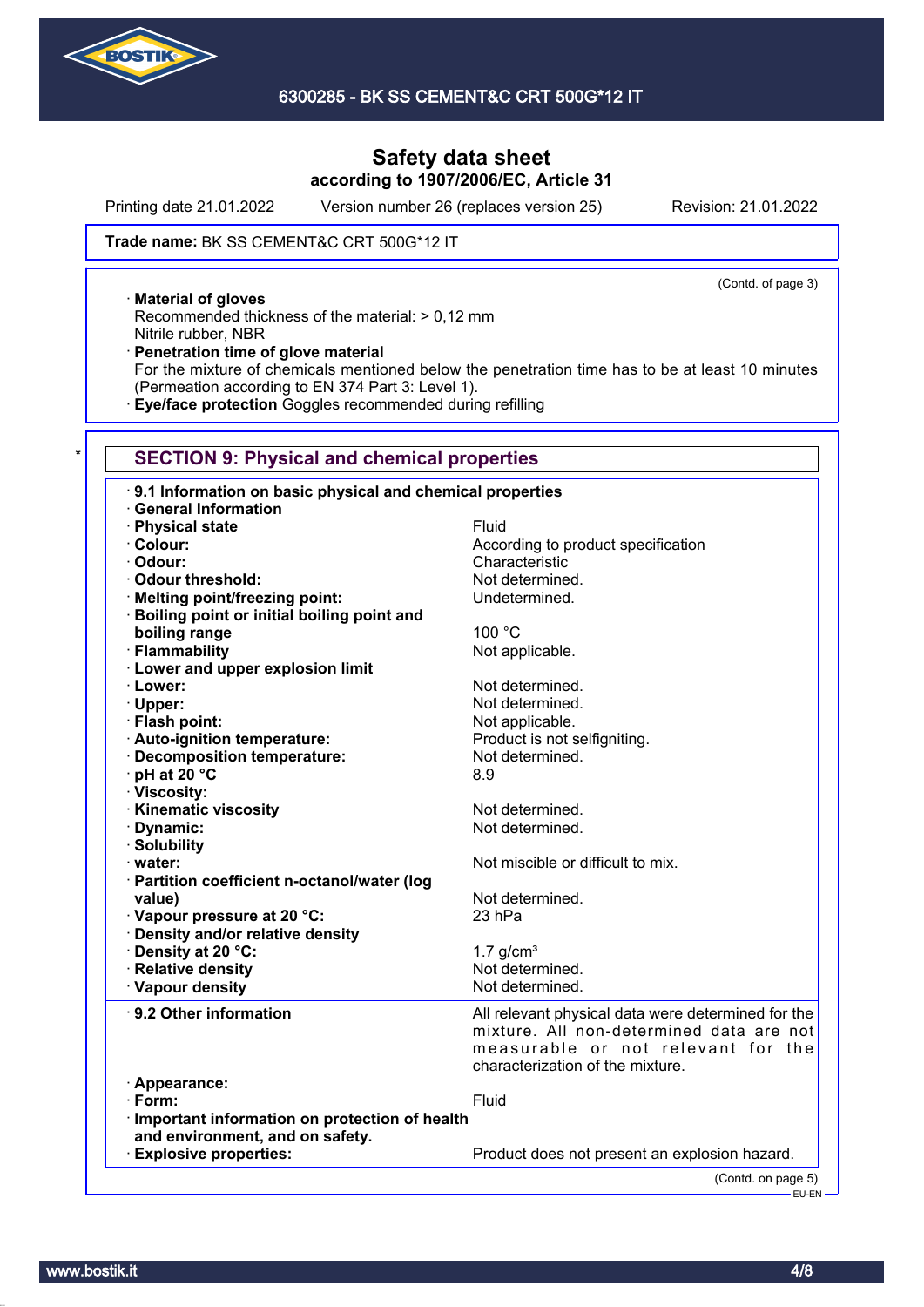

Printing date 21.01.2022 Version number 26 (replaces version 25) Revision: 21.01.2022

#### Trade name: BK SS CEMENT&C CRT 500G\*12 IT

|                                            |                 | (Contd. of page 4) |
|--------------------------------------------|-----------------|--------------------|
| · Solvent content:                         |                 |                    |
| · Water:                                   | 18.9%           |                    |
| · Solids content:                          | 78.6%           |                    |
| Change in condition                        |                 |                    |
| <b>Evaporation rate</b>                    | Not determined. |                    |
| Information with regard to physical hazard |                 |                    |
| classes                                    |                 |                    |
| · Explosives                               | Void            |                    |
| · Flammable gases                          | Void            |                    |
| · Aerosols                                 | Void            |                    |
| · Oxidising gases                          | Void            |                    |
| · Gases under pressure                     | Void            |                    |
| · Flammable liquids                        | Void            |                    |
| · Flammable solids                         | Void            |                    |
| · Self-reactive substances and mixtures    | Void            |                    |
| · Pyrophoric liquids                       | Void            |                    |
| · Pyrophoric solids                        | Void            |                    |
| · Self-heating substances and mixtures     | Void            |                    |
| · Substances and mixtures, which emit      |                 |                    |
| flammable gases in contact with water      | Void            |                    |
| <b>Oxidising liquids</b>                   | Void            |                    |
| · Oxidising solids                         | Void            |                    |
| Organic peroxides                          | Void            |                    |
| Corrosive to metals                        | Void            |                    |
| <b>Desensitised explosives</b>             | Void            |                    |

## **SECTION 10: Stability and reactivity**

· **10.1 Reactivity** No further relevant information available.

· **10.2 Chemical stability**

- No decomposition if used according to specifications.
- · **10.3 Possibility of hazardous reactions** No dangerous reactions known.
- · **10.4 Conditions to avoid** No further relevant information available.
- · **10.5 Incompatible materials:** No further relevant information available.
- · **10.6 Hazardous decomposition products:** No dangerous decomposition products known.

## **SECTION 11: Toxicological information**

- · **11.1 Information on hazard classes as defined in Regulation (EC) No 1272/2008**
- · **Acute toxicity** Based on available data, the classification criteria are not met.
- · **Skin corrosion/irritation** Based on available data, the classification criteria are not met.
- · **Serious eye damage/irritation** Based on available data, the classification criteria are not met.
- · **Respiratory or skin sensitisation** Based on available data, the classification criteria are not met. · **Germ cell mutagenicity**
- Not applicable.

Based on available data, the classification criteria are not met.

(Contd. on page 6)

<sup>·</sup> **Thermal decomposition / conditions to be avoided:**

EU-EN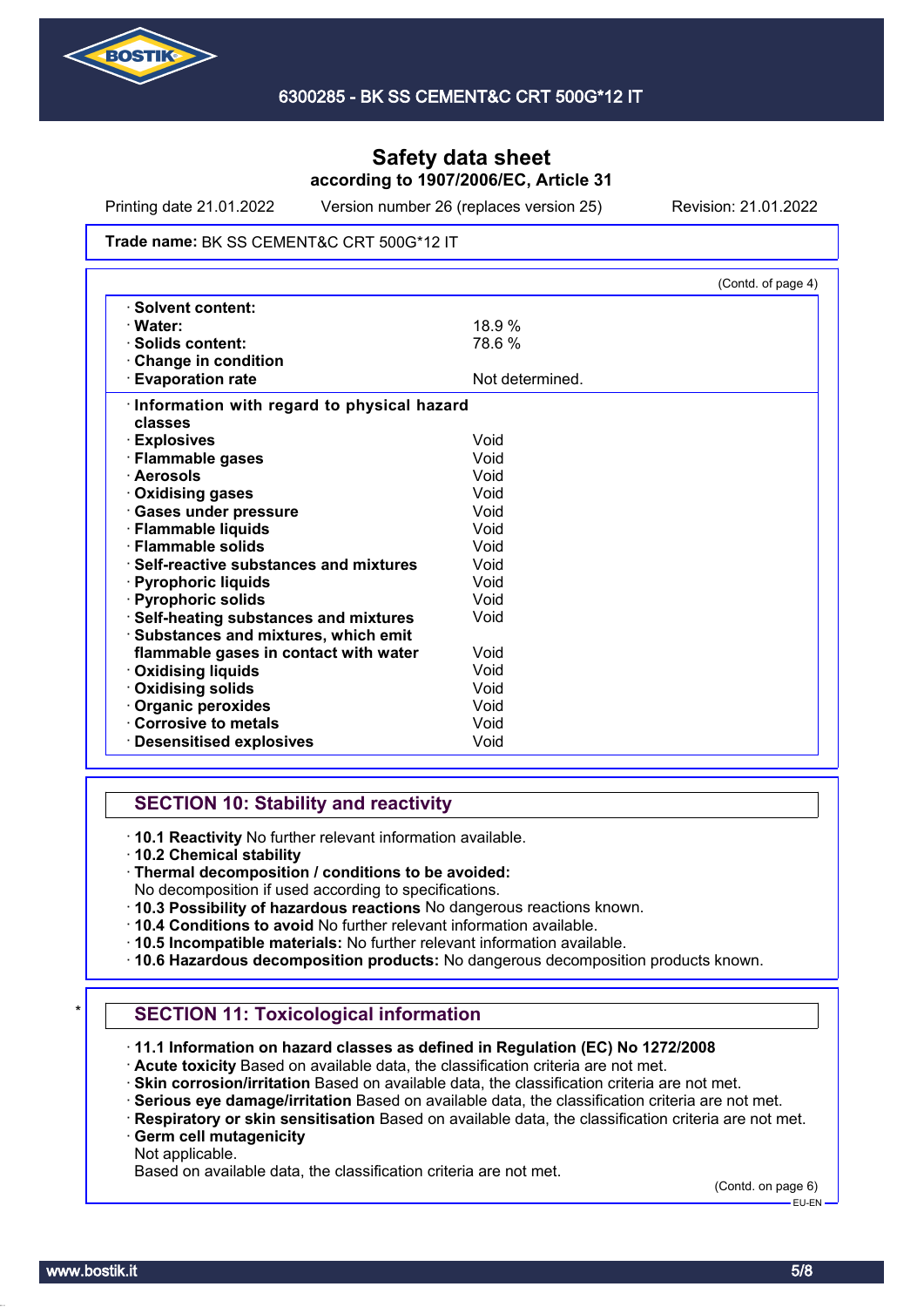

6300285 - BK SS CEMENT&C CRT 500G\*12 IT

## **Safety data sheet according to 1907/2006/EC, Article 31**

Printing date 21.01.2022 Version number 26 (replaces version 25) Revision: 21.01.2022

### Trade name: BK SS CEMENT&C CRT 500G\*12 IT

(Contd. of page 5)

· **Carcinogenicity** Based on available data, the classification criteria are not met.

- · **Reproductive toxicity** Based on available data, the classification criteria are not met.
- · **STOT-single exposure** Based on available data, the classification criteria are not met.
- · **STOT-repeated exposure** Based on available data, the classification criteria are not met.
- · **Aspiration hazard** Based on available data, the classification criteria are not met.
- · **Additional toxicological information:**
- · **Acute effects (acute toxicity, irritation and corrosivity)** Not applicable.
- · **Sensitisation** Not applicable.
- · **Repeated dose toxicity** Not applicable.
- · **11.2 Information on other hazards**

### · **Endocrine disrupting properties**

None of the ingredients is listed.

## **SECTION 12: Ecological information**

- · **12.1 Toxicity**
- · **Aquatic toxicity:** No further relevant information available.
- · **12.2 Persistence and degradability** No further relevant information available.
- · **12.3 Bioaccumulative potential** No further relevant information available.
- · **12.4 Mobility in soil** No further relevant information available.
- · **12.5 Results of PBT and vPvB assessment**
- · **PBT:** Not applicable.
- · **vPvB:** Not applicable.
- · **12.6 Endocrine disrupting properties**
- The product does not contain substances with endocrine disrupting properties.
- · **12.7 Other adverse effects**
- · **Additional ecological information:**
- · **General notes:**

Water hazard class 1 (German Regulation) (Self-assessment): slightly hazardous for water Do not allow undiluted product or large quantities of it to reach ground water, water course or sewage system.

### **SECTION 13: Disposal considerations**

#### · **13.1 Waste treatment methods**

#### · **Recommendation**

Must not be disposed together with household garbage. Do not allow product to reach sewage system.

Disposal must be made according to official regulations.

- · **Uncleaned packaging:**
- · **Recommendation:**

Packagings that may not be cleansed are to be disposed of in the same manner as the product.

(Contd. on page 7)

EU-EN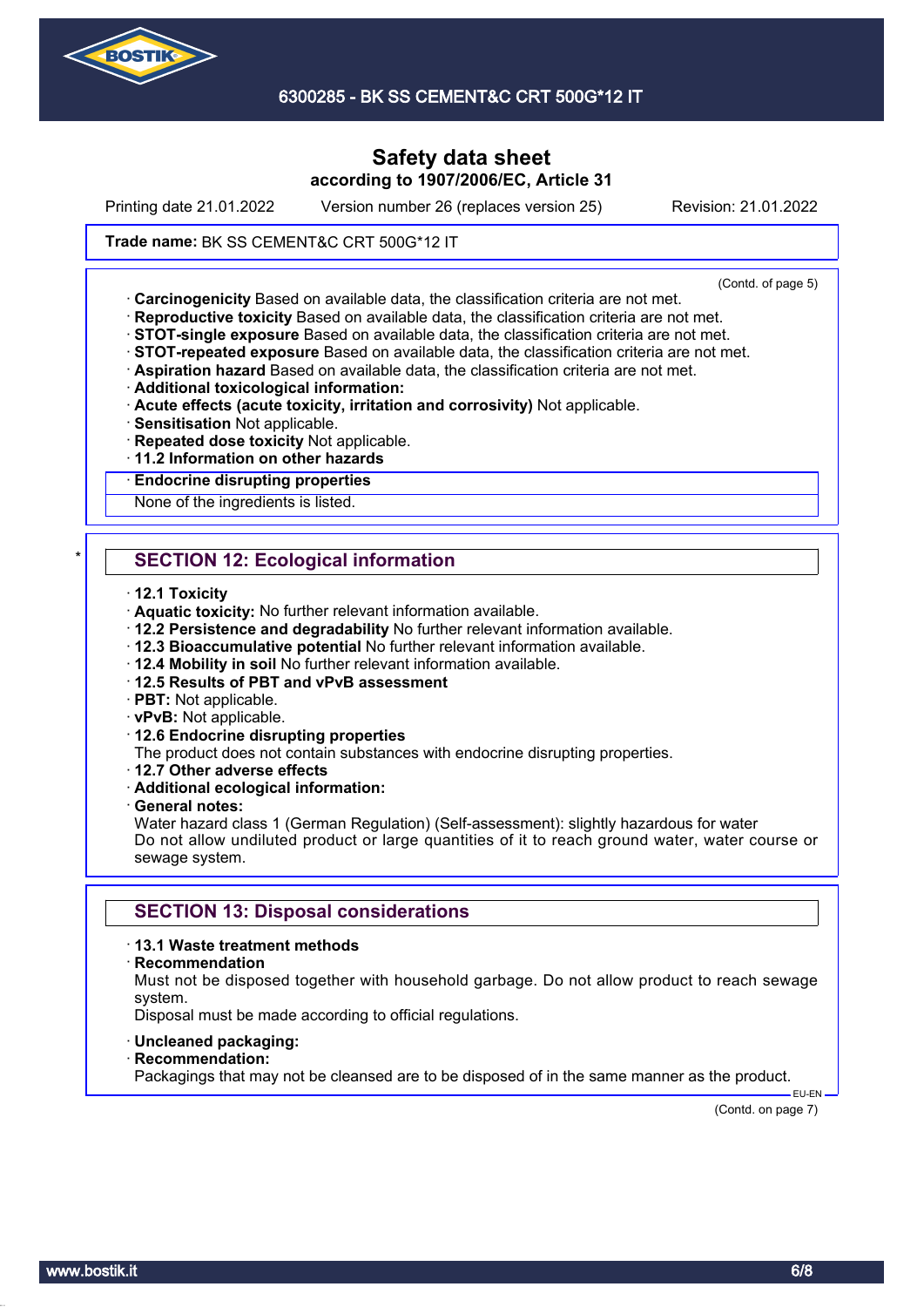

Printing date 21.01.2022 Version number 26 (replaces version 25) Revision: 21.01.2022

Trade name: BK SS CEMENT&C CRT 500G\*12 IT

(Contd. of page 6)

| <b>SECTION 14: Transport information</b>                               |                                                                                                                                                                     |  |
|------------------------------------------------------------------------|---------------------------------------------------------------------------------------------------------------------------------------------------------------------|--|
| 14.1 UN number or ID number<br>· ADR/ADN, IMDG, IATA                   | not regulated                                                                                                                                                       |  |
| $\cdot$ ADN                                                            | not regulated                                                                                                                                                       |  |
| 14.2 UN proper shipping name<br>· ADR/ADN, ADN, IMDG, IATA             | not regulated                                                                                                                                                       |  |
| 14.3 Transport hazard class(es)                                        |                                                                                                                                                                     |  |
| · ADR/ADN, ADN, IMDG, IATA<br>· Class                                  | not regulated                                                                                                                                                       |  |
| 14.4 Packing group<br>· ADR/ADN, IMDG, IATA                            | not regulated                                                                                                                                                       |  |
| 14.5 Environmental hazards:<br>· Marine pollutant:                     | N <sub>0</sub>                                                                                                                                                      |  |
| 14.6 Special precautions for user                                      | Not applicable.                                                                                                                                                     |  |
| 14.7 Maritime transport in bulk according to<br><b>IMO instruments</b> | Not applicable.                                                                                                                                                     |  |
| · Transport/Additional information:                                    | Not dangerous according to the above<br>specifications.                                                                                                             |  |
| $\cdot$ IMDG<br>· Remarks:                                             | Under certain conditions substances in Class 3<br>(flammable liquids) can be classified in<br>packinggroup III.<br>See IMDG, Part 2, Chapter 2.3, Paragraph 2.3.2.2 |  |
| · UN "Model Regulation":                                               | not regulated                                                                                                                                                       |  |

## **SECTION 15: Regulatory information**

· **15.1 Safety, health and environmental regulations/legislation specific for the substance or mixture**

· **Directive 2012/18/EU**

· **Named dangerous substances - ANNEX I** None of the ingredients is listed.

· **DIRECTIVE 2011/65/EU on the restriction of the use of certain hazardous substances in electrical and electronic equipment – Annex II**

None of the ingredients is listed.

· **REGULATION (EU) 2019/1148**

· **Annex I - RESTRICTED EXPLOSIVES PRECURSORS (Upper limit value for the purpose of licensing under Article 5(3))**

None of the ingredients is listed.

### · **Annex II - REPORTABLE EXPLOSIVES PRECURSORS**

None of the ingredients is listed.

(Contd. on page 8)

EU-EN